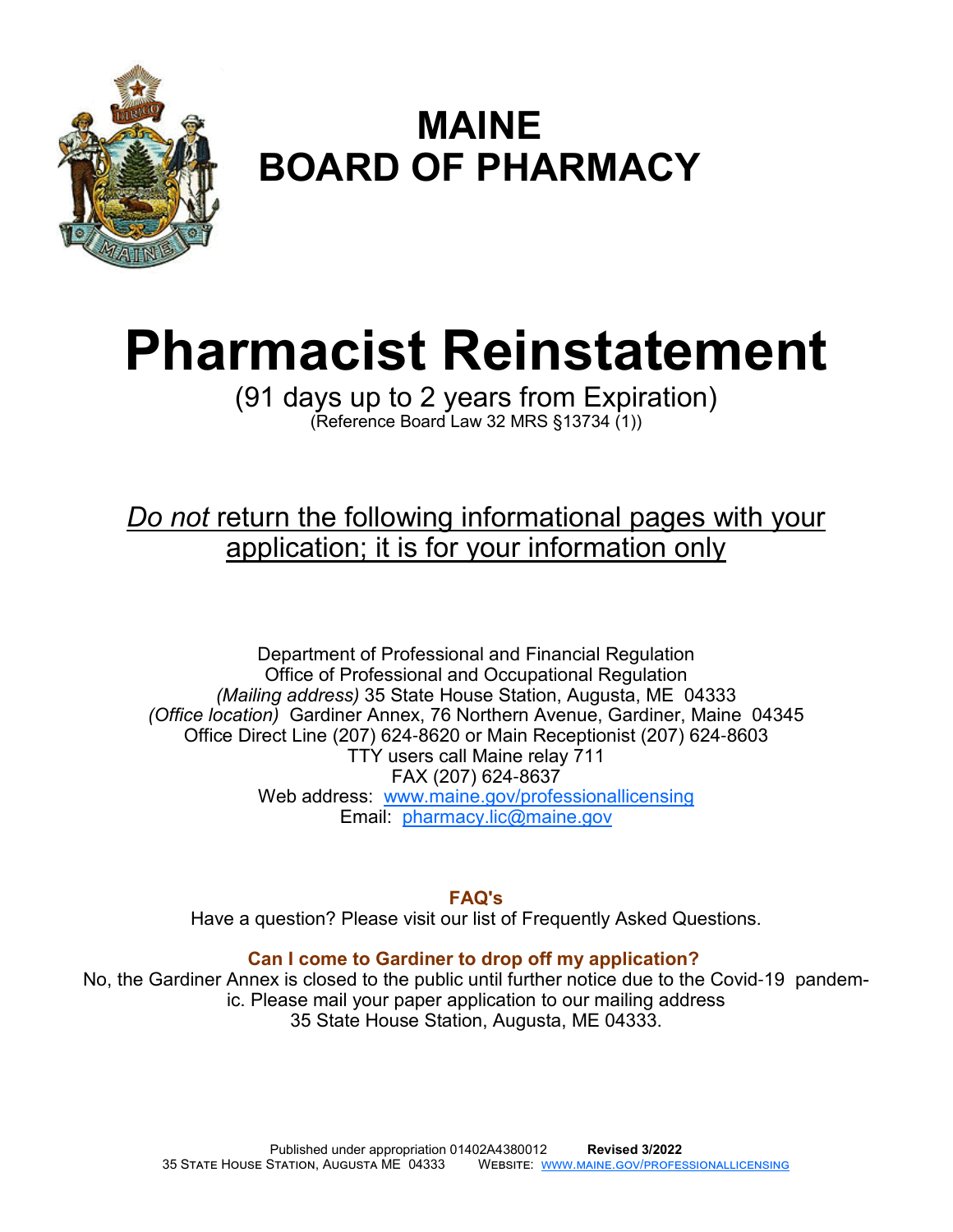# **APPLICATION INSTRUCTIONS PHARMACIST REINSTATEMENT**

The following is a guideline to assist in your application process. It does not, however, replace the requirements outlined in the Maine Board of Pharmacy Laws and Rules. Please review them carefully for more detailed and clarifying information.

#### **The Board may waive the Naplex and the Multi-State Pharmacy Jurisprudence Exam. Below is the information in the event you are required to re-test for either examination.**

- If you are **hold a current active licensed in another state** you are NOT required to re-take the examinations.
- If you are **NOT currently licensed in another state** you are required to re-take the MPJE. Effective May 1, 2017 the Maine Board will no longer be qualifying candidates for the MPJE. Prior to submitting this application you must have obtained a passing score on the Maine MPJE examination.

#### **To be submitted with your application:**

- You must demonstrate that you are at least 21 years of age. A photocopy of your official birth certificate or other official legal document is acceptable.
- Official transcripts of your pharmacy degree must accompany your application.
	- All Foreign pharmacy graduates must submit the FPGEC issued by NABP. You must submit the appropriate certification evidence issued by NABP with this application. Please visit the NABP website for information on the FPGEE process and to contact NABP www.nabp.pharmacy. We cannot assist you on this matter.
- You must provide evidence of having completed a minimum of 1,500 internship hours from a college or state licensing body. If a form is required, they accessible online at www.maine.gov/professionallicensing
- If you hold or have held a professional license in another state or jurisdiction, you must submit evidence from the State of licensure in the form of a License Verification.
- 15 Hours of Continuing Education completed during the calendar year preceding this application

#### **For Specialty Authorization:**

• In Maine, you must be authorized to Administer Drugs and Vaccines and/or Collaborative Drug Therapy Management by virtue of additional license(s). Applications to apply for an initial Administration of Drugs and Vaccines or Collaborative Drug Therapy Management are available online at www.maine.gov/professionallicensing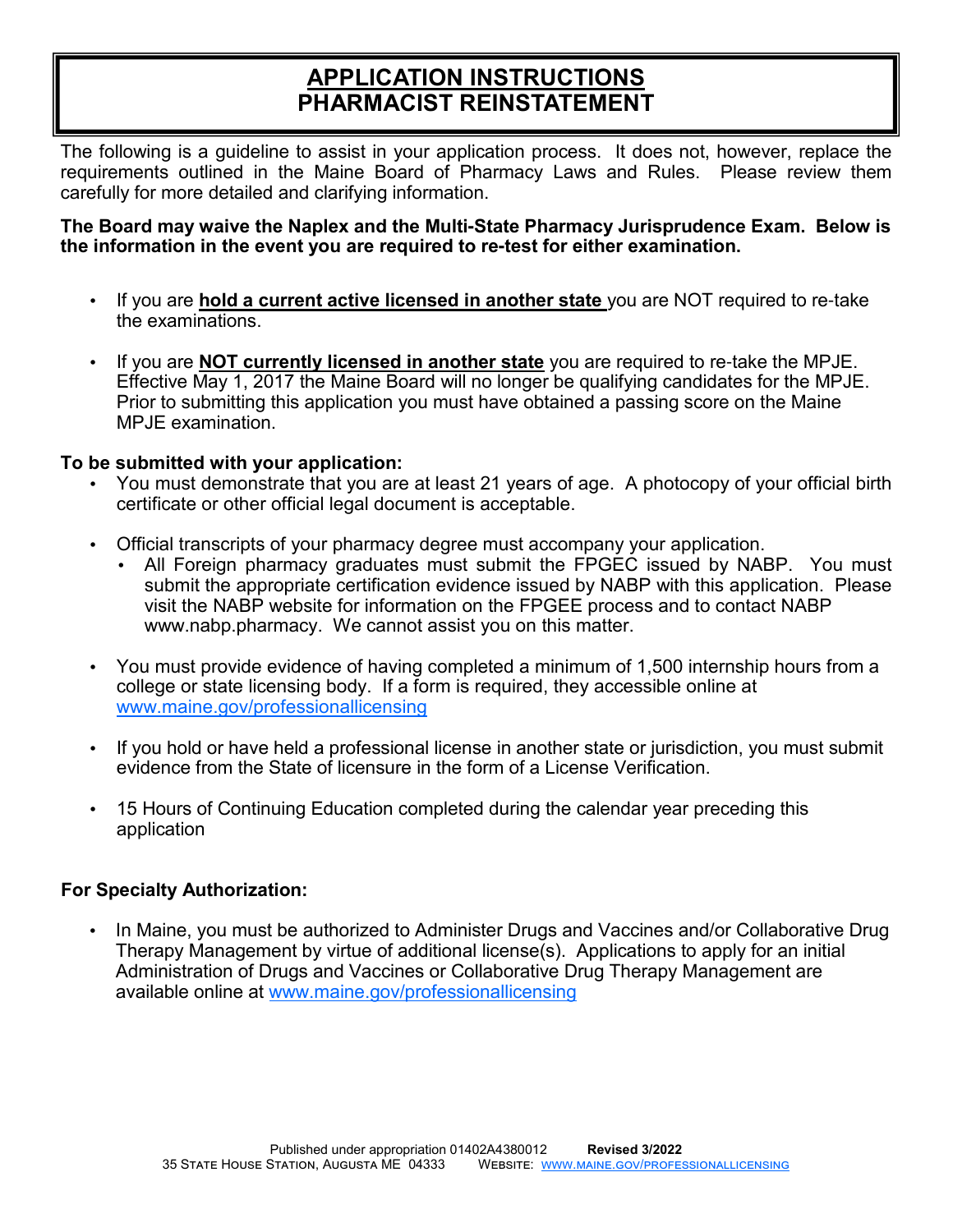#### *Continuing Education:*

As a Pharmacist you will be required to satisfy the Continuing Education requirements pursuant to 32 MRSA § 13735 and Board Rules Chapter 5. Please be sure to review this information carefully.

#### *Laws and Rules:*

#### *Maine Board of Pharmacy Laws and Rules*

http://www.maine.gov/pfr/professionallicensing/professions/pharmacy/laws.html All relevant laws and rules are accessible from this web page.

#### *Title 5 Administrative Procedures and Services Chapter 341*

http://www.mainelegislature.org/legis/statutes/5/title5ch341sec0.html

*Title 10 Department of Business Regulation Law §§8001***-***8011* http://legislature.maine.gov/statutes/10/title10ch901sec0.html

#### *Office of Professional and Occupational Regulation Rules 02 041*

http://www.maine.gov/sos/cec/rules/02/chaps02.htm#041

Chapter 10, Establishment of License Fees

Chapter 11, Late Renewals

Chapter 13, Uniform Rule for the Substantiation of Continuing Education Requirements

This office cannot provide you with a hard copy of laws and rules. However, all of these documents are available online at www.maine.gov/professionallicensing. Please visit the websites listed above to access these documents electronically. These documents may be subject to change without notice and it is strongly advised that you periodically revisit these sites for any updates.

#### *Processing Time***:**

Your application has a greater chance of being processed expeditiously if it is complete and all supporting documents are attached. Please visit our website at www.maine.gov/professionallicensing to monitor your application's progress in real time. If the status appears as "PENDING", this means that your application was received by this office, and is pending or under review. Once reviewed, and if everything about your application is complete and complies with requirements, the permit will be issued. The status online will show as "ACTIVE". If your application is incomplete, a letter will be mailed to you.

**Please refrain from calling our office to "check" on your application as these calls only serve to slow our ability to review and process applications.**

#### **IMPORTANT INFORMATION REGARDING YOUR LICENSE:**

**The Office no longer prints licenses.** You will be notified by email from noreply@maine.gov using the email address you provide on this application. A copy of your license will be attached to that email. (a paper license will not be sent by regular mail). **The email with your license will contain the access code that is required to renew your license online when the time comes.** You may also update your contact information and email address on our website www.maine.gov/professionallicensing using your access code.

Approximately sixty (60) days prior to the expiration of your license a courtesy renewal reminder will be sent to you by email. It is important that you maintain a current email on file, or you risk not being able to receive the renewal reminder. You do not need to wait for a renewal reminder to renew your license. The online renewal opens sixty (60) days prior to the license expiring and you may renew online anytime. Failure to receive a courtesy renewal reminder notice does not waive your responsibility to renew your license in a timely manner.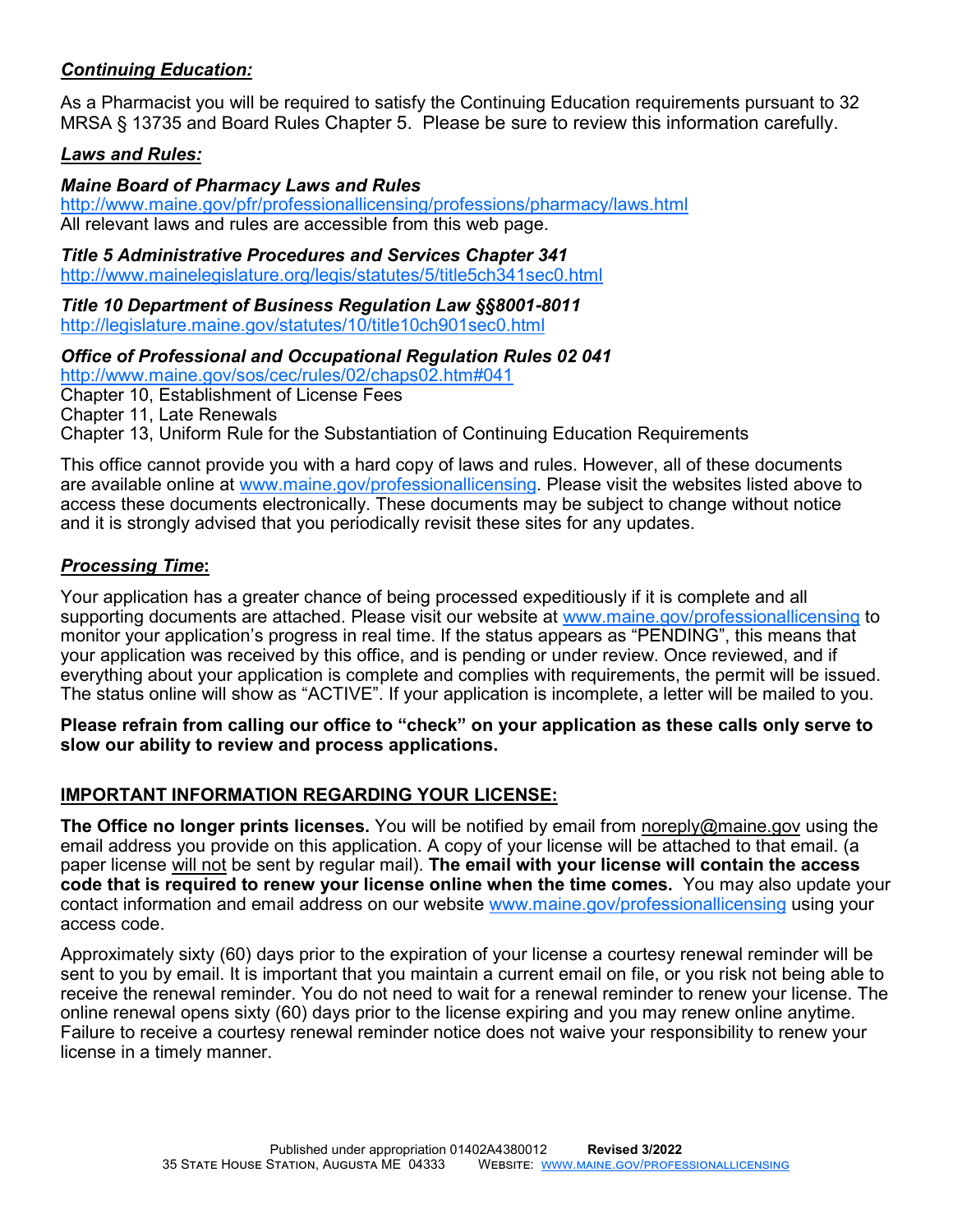# **VERIFICATION OF LICENSURE**

#### **\* \* A copy of your license is not considered a license verification \* \***

If you hold or have held a professional license in another state or jurisdiction, you must submit evidence from the State of licensure in the form of a License Verification.

You must contact the State Licensing Board or Jurisdiction that you currently hold a valid license to obtain a license verification. At a minimum, the license verification must include:

- Initial date of issuance
- **Expiration date**
- Current status, i.e. active, inactive, lapsed, probation, restricted, suspended, or revoked.
- Indication of discipline-yes/no, a checkbox, (no) files attached, etc.—if the State requires a separate search, such as New York State, submit the page where your name would be listed if you had discipline, but do not submit all the search results (could be 20-30 pages).

Please direct the licensing jurisdiction to send the License Verification report to you directly and in turn you must submit this verification with your completed Maine application.

A sample license verification is available on the Board's website in the applications and forms section.

**IMPORTANT:** Applications submitted without **all of the Verifications of Licensure** from the licensing jurisdiction(s) will not be accepted and your application returned as incomplete.

You may also obtain an electronically produced License Verification directly from the State Board website. For electronic License Verifications please be sure that it contains the State webaddress and date the License Verification was printed, and any indication of disciplinary history.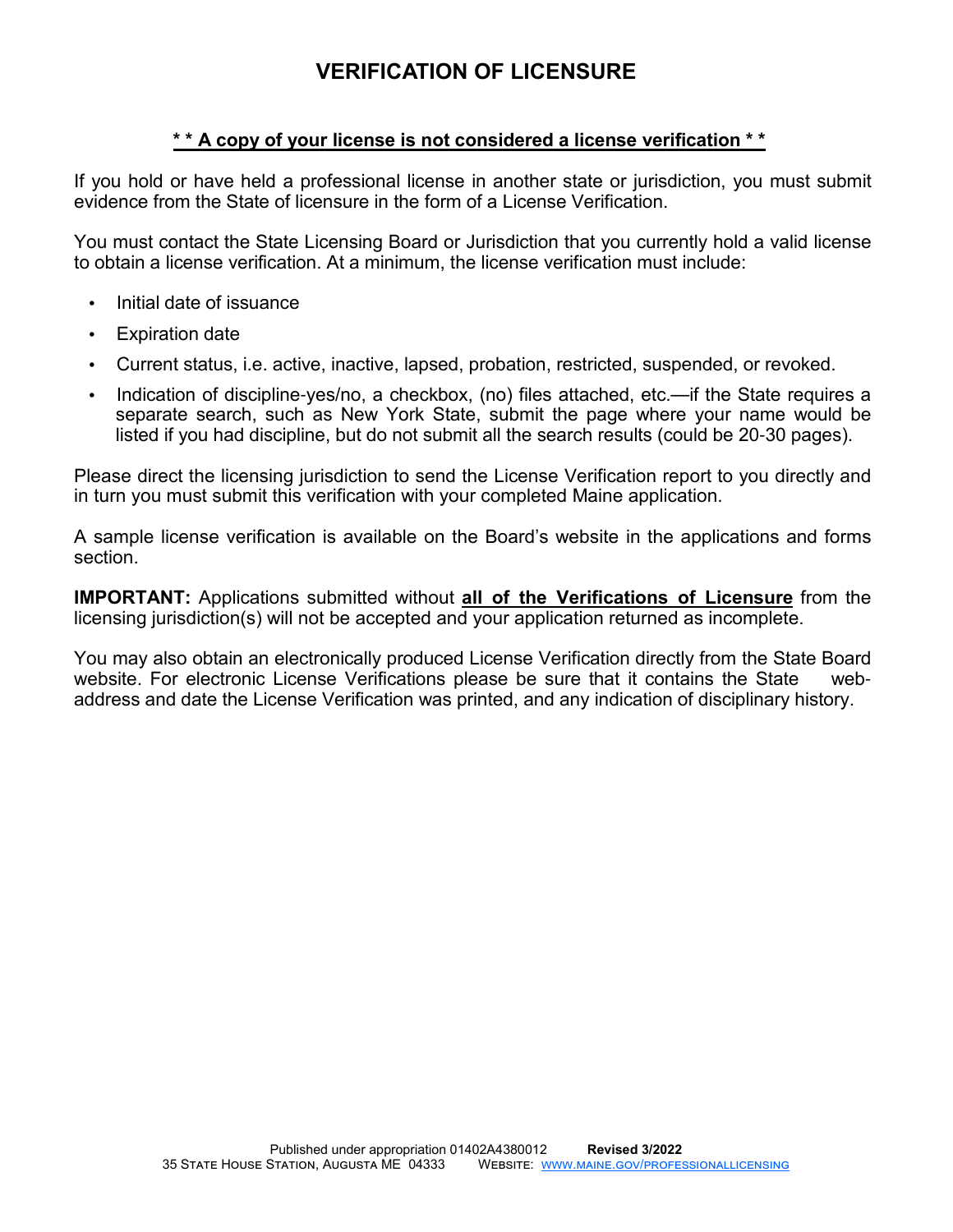

#### **STATE OF MAINE DEPARTMENT OF PROFESSIONAL AND FINANCIAL REGULATION OFFICE OF PROFESSIONAL AND OCCUPATIONAL REGULATION INDIVIDUAL LICENSE APPLICATION**

| APPLICANT INFORMATION (please print)                                                                                                                                                                                                                                                                                                         |                   |              |                       |      |                               |      |  |
|----------------------------------------------------------------------------------------------------------------------------------------------------------------------------------------------------------------------------------------------------------------------------------------------------------------------------------------------|-------------------|--------------|-----------------------|------|-------------------------------|------|--|
| FULL LEGAL NAME                                                                                                                                                                                                                                                                                                                              | <b>FIRST</b>      |              | <b>MIDDLE INITIAL</b> |      |                               | LAST |  |
| ANY OTHER NAMES EVER USED:                                                                                                                                                                                                                                                                                                                   |                   |              |                       |      |                               |      |  |
| <b>DATE OF BIRTH</b>                                                                                                                                                                                                                                                                                                                         | $mmI$ dd $I$ yyyy |              |                       |      | <b>SOCIAL SECURITY NUMBER</b> |      |  |
| <b>CONTACT ADDRESS</b>                                                                                                                                                                                                                                                                                                                       |                   |              |                       |      |                               |      |  |
| <b>CITY</b>                                                                                                                                                                                                                                                                                                                                  |                   | <b>STATE</b> |                       | ZIP. | <b>COUNTY</b>                 |      |  |
| PHONE # (                                                                                                                                                                                                                                                                                                                                    |                   | $FAX#$ (     |                       |      | E-MAIL                        |      |  |
| <b>BACKGROUND CHECK NOTICE:</b> Pursuant to 5 MRS §5301 - 5303, the State of Maine is granted the authority to take into<br>consideration an applicant's criminal history record. The Office of Professional and Occupational Regulation requires a criminal<br>history records check as part of the application process for all applicants. |                   |              |                       |      |                               |      |  |

# MAINE BOARD OF PHARMACY Pharmacist Reinstatement Required Fees - \$196.00 (Non Refundable)

License Number: \_\_\_\_\_\_\_\_\_\_\_\_\_\_\_\_\_

Date License Expired:

PR 1421 - \$75.00 2619 - \$21.00

2090 - \$100.00

**Office Use Only:**

| Office Use Only:  |
|-------------------|
| Check #           |
| Amount:           |
| Cash#             |
| Lic. #            |
| <b>Issue Date</b> |
| Exp. Date         |
|                   |

| <b>PAYMENT OPTIONS:</b><br>Make checks payable to "Maine State Treasurer" - If you wish to pay by credit card, fill out the following: |       |                                  |      |  |  |
|----------------------------------------------------------------------------------------------------------------------------------------|-------|----------------------------------|------|--|--|
| NAME OF CARDHOLDER (please print)                                                                                                      | FIRST | MIDDLE INITIAL                   | LAST |  |  |
| MAILING ADDRESS OF CARDHOLDER (please print)                                                                                           |       |                                  |      |  |  |
| l authorize the Department of Professional and Financial Regulation, Office of Professional and Occupational Regulation to             |       |                                  |      |  |  |
| charge my $\Box$ VISA $\Box$ MASTERCARD $\Box$ DISCOVER $\Box$ AMERICAN EXPRESS The following amount: \$                               |       |                                  |      |  |  |
| I I understand that fees are non-refundable                                                                                            |       |                                  |      |  |  |
| Card number:                                                                                                                           |       | <b>Expiration Date</b> mm / yyyy |      |  |  |
| <b>SIGNATURE</b>                                                                                                                       |       | <b>DATE</b>                      |      |  |  |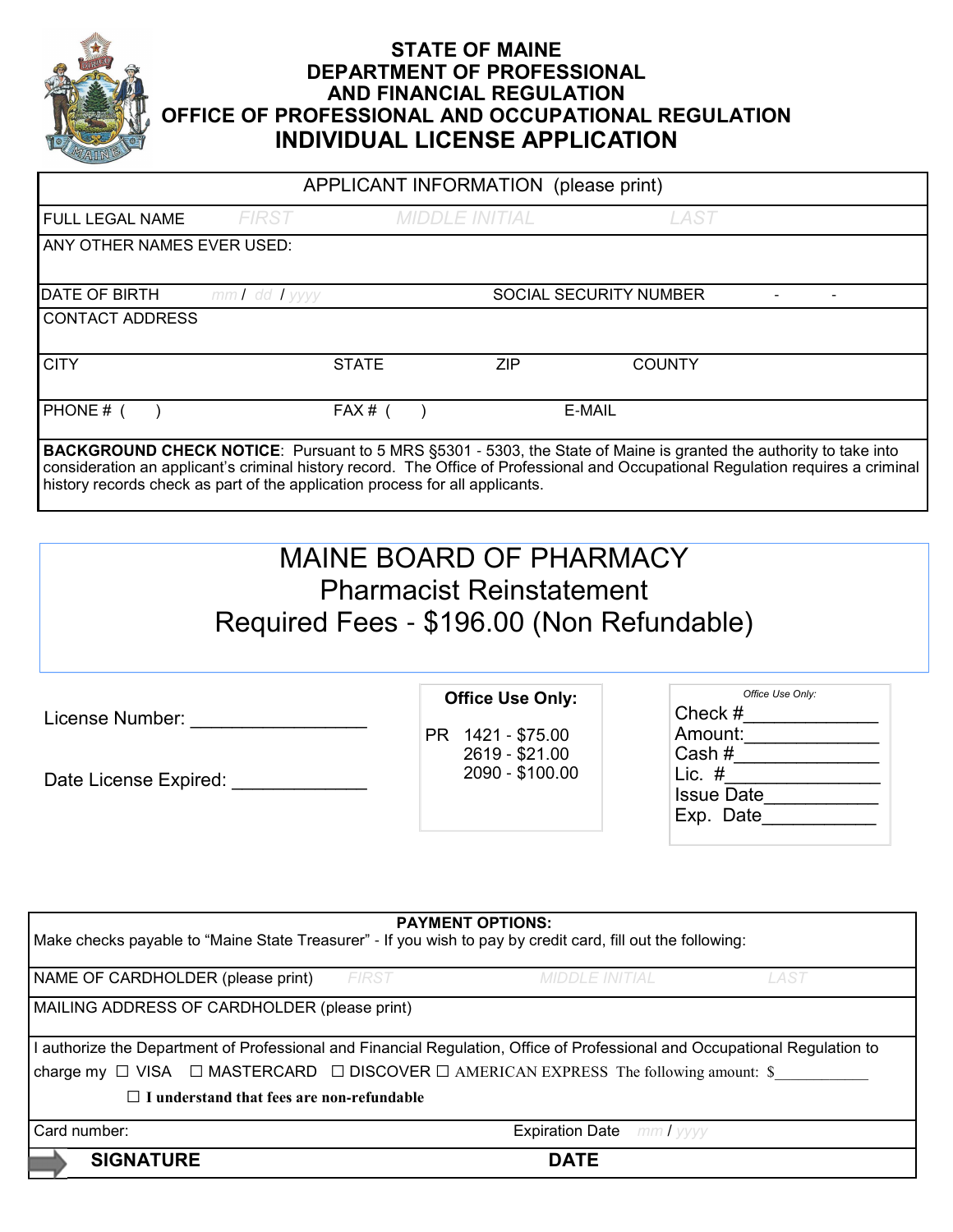#### **SECTION 1: INTERNSHIP**

You must submit evidence of having completed 1,500 hours of internship training.

 $\Box$  Evidence from the college where I completed a pharmacy degree program.

□ Signed affidavit(s) from Preceptor(s).

 $\Box$  Certification by a state pharmacy licensing board where these hours were reported.

#### **SECTION 2: EDUCATION**

Please check all that apply:

□ American Council on Pharmaceutical Education (ACPE)

□ Canadian Council for Accreditation of Pharmacy Programs (CCAP)

□ Foreign Pharmacy Graduate - FPGEC

| <b>College of Pharmacy</b>                                                              | Date of Graduation       |     |  |  |  |
|-----------------------------------------------------------------------------------------|--------------------------|-----|--|--|--|
|                                                                                         |                          |     |  |  |  |
| <b>Contact Address</b>                                                                  | PO BOX or Street Address |     |  |  |  |
|                                                                                         |                          |     |  |  |  |
| City                                                                                    | <b>State</b>             | Zip |  |  |  |
|                                                                                         |                          |     |  |  |  |
| Official transcripts demonstrating your degree must be submitted with your application. |                          |     |  |  |  |

#### **SECTION 3: CONTINUING EDUCATION**

| Your license requires 15 hours of continuing education for reinstatement. After<br>you have reviewed the continuing education requirement listed in title 32 §13735<br>and Board Rules Chapter 5, please indicate whether you have met the<br>requirements. You must submit the certificates of completion and/or NABP CPE<br>report demonstrating completion with this application. | . □ Yes<br>l □ No |
|--------------------------------------------------------------------------------------------------------------------------------------------------------------------------------------------------------------------------------------------------------------------------------------------------------------------------------------------------------------------------------------|-------------------|
|--------------------------------------------------------------------------------------------------------------------------------------------------------------------------------------------------------------------------------------------------------------------------------------------------------------------------------------------------------------------------------------|-------------------|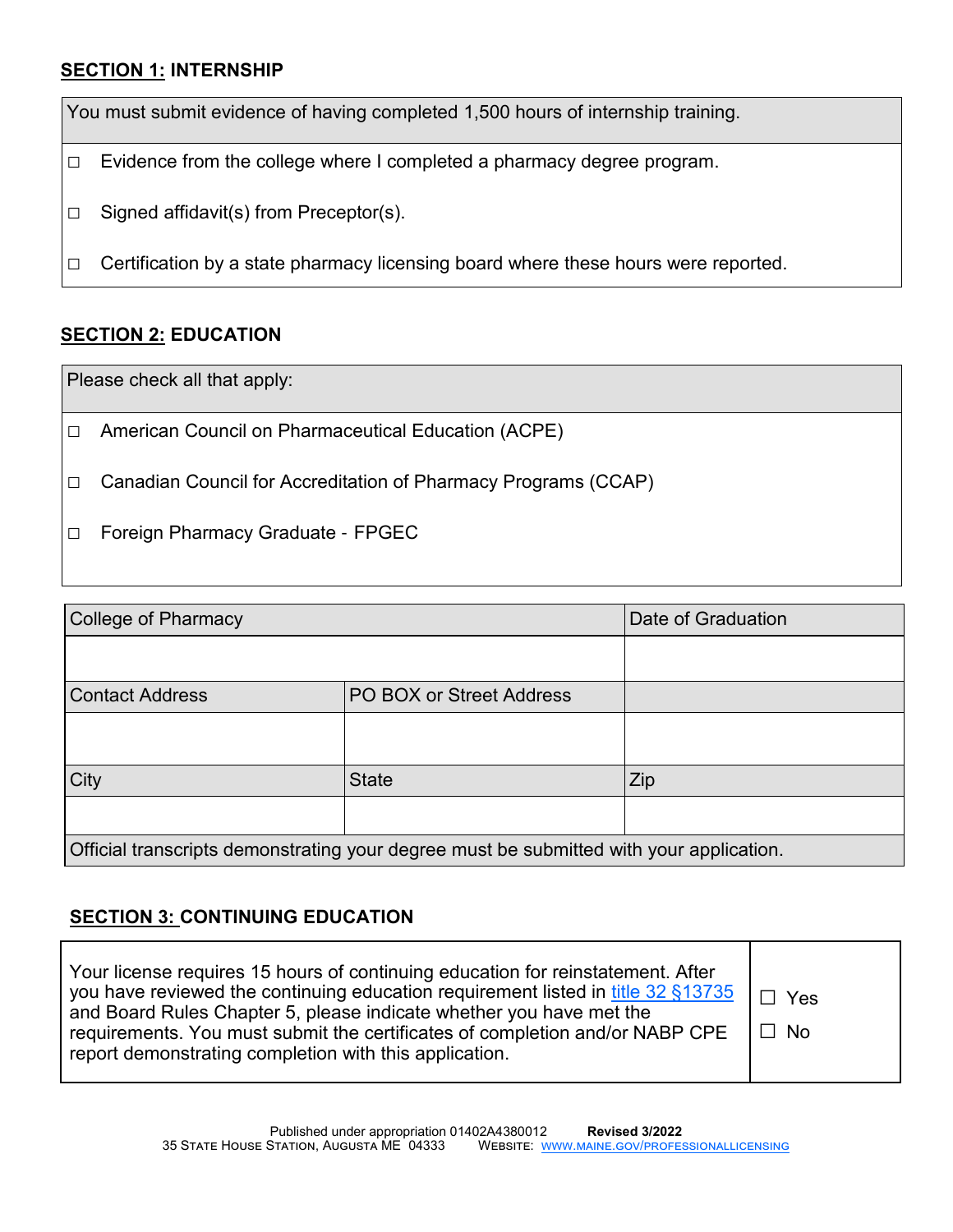**SECTION 4: LIST BELOW EVERY JURISDICTION IN WHICH YOU HOLD OR HAVE EVER HELD A PROFESSIONAL LICENSE.** Includes pharmacy technician, pharmacy intern, pharmacist or any other professional license or registration.List each state in which you hold or have ever held a pharmacy technician, pharmacist or pharmacy intern license or registration.

| 1. State, Territory, Country | License Number/ Type | Date Issued | <b>Expiration Date</b> |
|------------------------------|----------------------|-------------|------------------------|
|                              |                      |             |                        |
| 2. State, Territory, Country | License Number/ Type | Date Issued | <b>Expiration Date</b> |
|                              |                      |             |                        |
| 3. State, Territory, Country | License Number/ Type | Date Issued | <b>Expiration Date</b> |
|                              |                      |             |                        |
| 4. State, Territory, Country | License Number/ Type | Date Issued | <b>Expiration Date</b> |
|                              |                      |             |                        |

#### **Use a separate sheet of paper if additional space is needed.**

**NOTE:** For each of the above, you must submit with this application an official Verification of Licensure from **each** licensing jurisdiction. **IMPORTANT:** Applications submitted without **all of the Verifications of Licensure** from the licensing jurisdiction(s) will not be accepted and your application returned as incomplete.

**SECTION 5:** Check appropriate response to the questions below. Any YES response must be fully explained by written statement on a separate sheet of paper, signed and dated, and submitted with your application.

| Have you ever been denied registration by the U.S. Drug Enforcement Administration (DEA)<br>or have you ever had a DEA Registration modified, restricted, suspended or revoked? Has<br>any state or province denied, restricted, modified, suspended or revoked your state permit to<br>prescribe or dispense controlled substances? If yes:<br>1. $\Box$ DEA action<br>□ Other State of Province (Name)<br>2. Submit a copy of the official action by the entity.<br>3. Provide a detailed explanation in your own words on a separate sheet of paper. | $\Box$ Yes<br>$\Box$ No |
|---------------------------------------------------------------------------------------------------------------------------------------------------------------------------------------------------------------------------------------------------------------------------------------------------------------------------------------------------------------------------------------------------------------------------------------------------------------------------------------------------------------------------------------------------------|-------------------------|
| Have you ever received a sanction from Medicare or from a state Medicaid program?<br>$\Box$ Medicare OR $\Box$ Medicaid Program (State)<br>1.<br>Submit a copy of the official action by the entity.<br>2.<br>Provide a detailed explanation in your own words on a separate sheet of paper.<br>3 <sub>1</sub>                                                                                                                                                                                                                                          |                         |
| Clarification on programs:<br>Medicare – Health program administered by the United States government for people that<br>are (1) ages 65 or older, (2) under the age of 65 with certain disabilities, and/or (3) all<br>ages with end-stage renal disease.                                                                                                                                                                                                                                                                                               | $\Box$ Yes<br>$\Box$ No |
| Medicaid – Health program administered by the United States government for people with<br>limited incomes.                                                                                                                                                                                                                                                                                                                                                                                                                                              |                         |
| MaineCare – Health program administered by the State of Maine with similar eligibility<br>requirements as Medicaid.                                                                                                                                                                                                                                                                                                                                                                                                                                     |                         |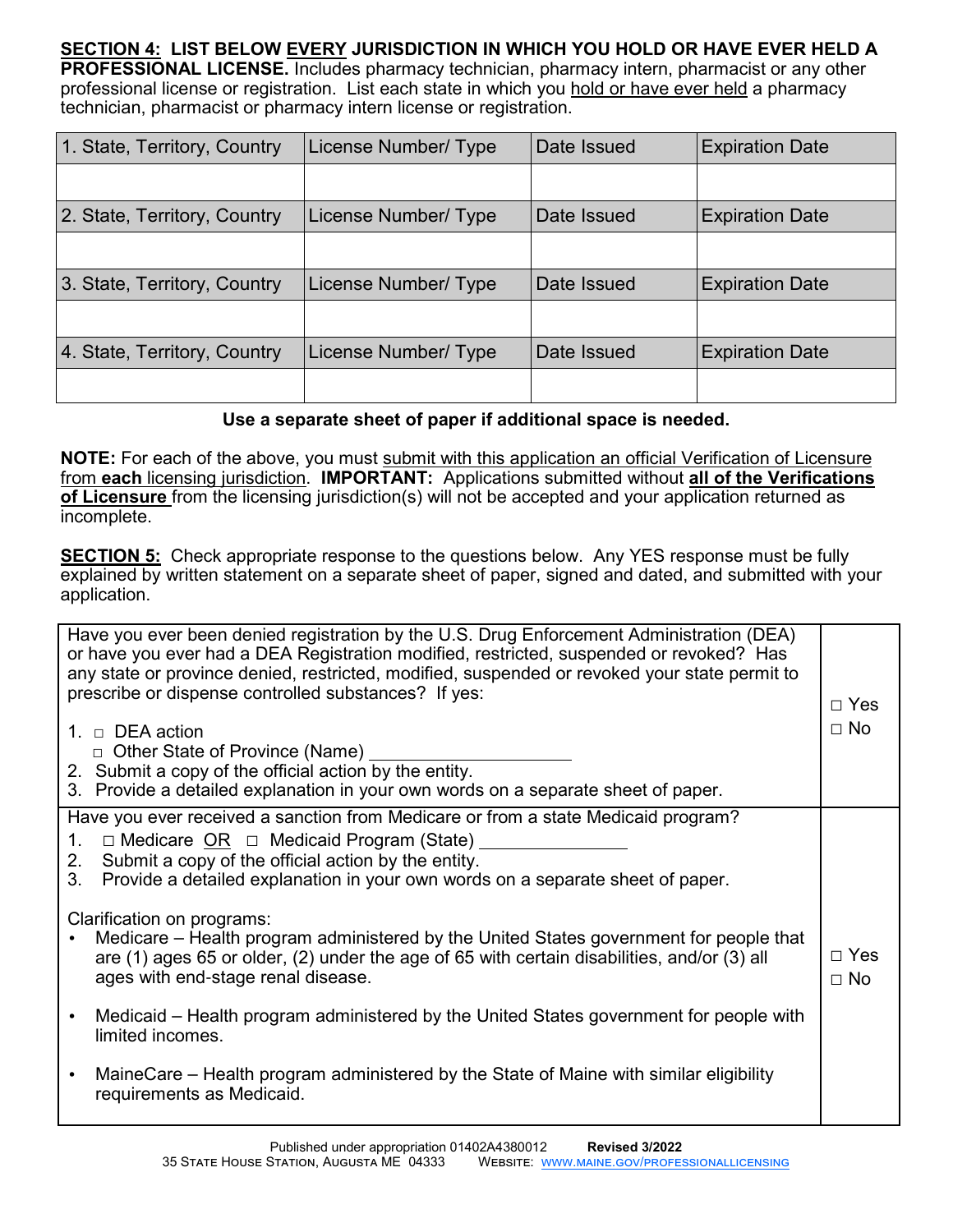#### **SECTION 6: NOTICES**

#### **Please Note:**

Pursuant to 10 MRS §8003-G - any change in name, address, email address, criminal convictions, disciplinary actions, or any material change set forth in your original application for licensure must be reported to the Office within 10 days.

You can access this Law for your review at: http://www.mainelegislature.org/legis/statutes/10/title10ch901sec0.html

#### **SECTION 7: APPLICANT'S CERTIFICATION AND SIGNATURE**

Read the statement below and sign where indicated as your certification of the information provided on this application. Applications that are incomplete, altered (including use of any white out), defaced, or compromised will not be accepted and will be returned. This includes, but is not limited to, unanswered questions, lack of appropriate signature, information is illegible, missing required supporting documents, and/or missing or wrong fee.

By my signature, I hereby certify that the information provided on this application is true and accurate to the best of my knowledge and belief. By submitting this application I understand that the Maine Board of Pharmacy will rely upon this information for issuance of my license and that this information is truthful and factual. I further understand that sanctions may be imposed, including denial, suspension or revocation of my license, if this information is found to be false.

The Applicant certifies by his/her signature that the management of the pharmacy will be vested with the licensed pharmacist in all matters directly or indirectly related to the practice of pharmacy or in any matters related to health, welfare, and safety of the public, as required by 32 MRS Section 13752(4).

Applications that are incomplete, altered (including the use of any white out substance), defaced, or compromised will not be accepted and will be returned. This includes, but not limited to, unanswered questions, lack of appropriate signature, information is illegible, missing supporting documents, and/or missing or wrong fee.

| <b>Printed Name of Applicant</b> | <b>Title</b> |
|----------------------------------|--------------|
|                                  |              |
| <b>Signature of Applicant</b>    | Date         |
|                                  |              |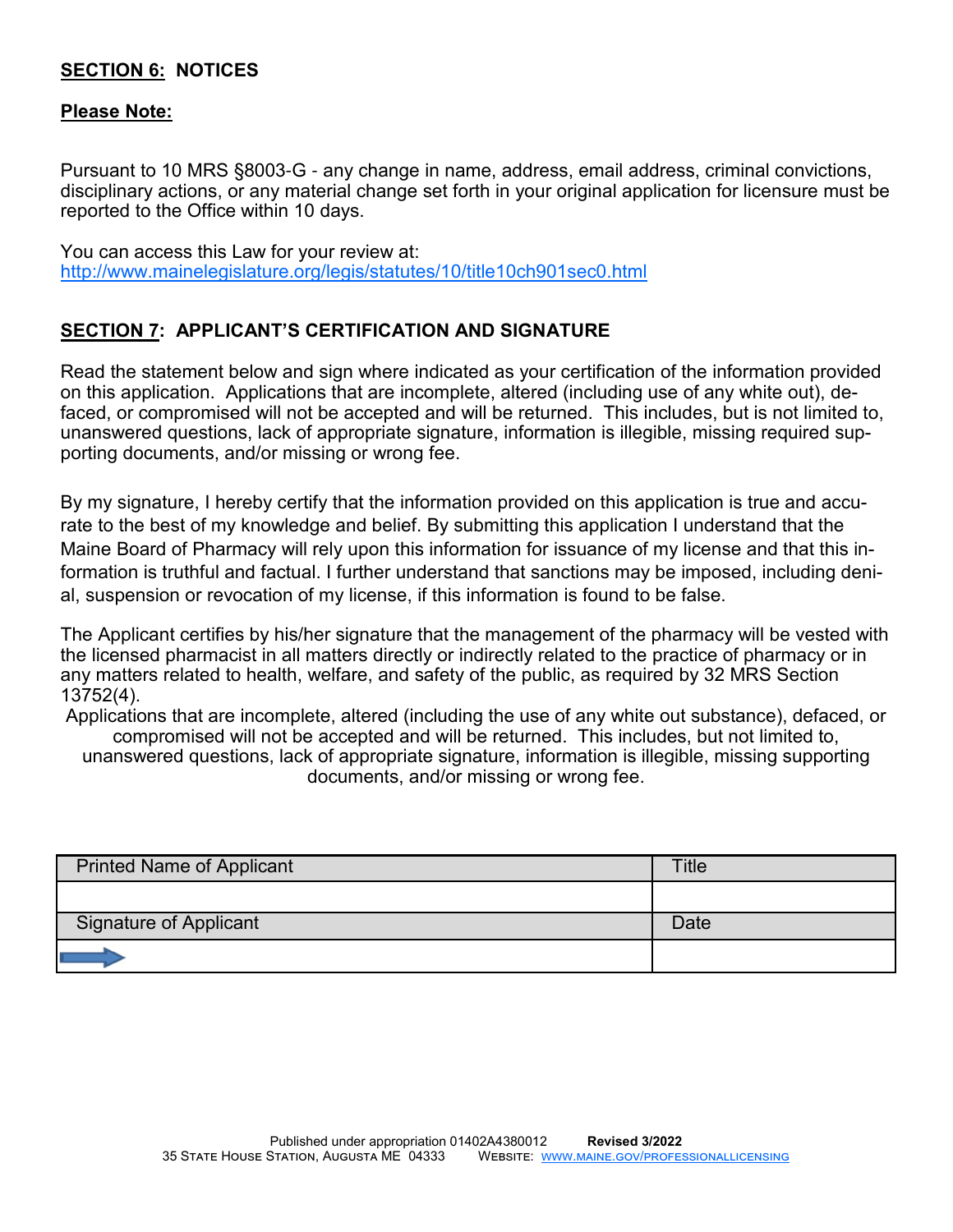

#### STATE OF MAINE DEPARTMENT OF PROFESSIONAL AND FINANCIAL REGULATION **MAINE BOARD OF PHARMACY** 35 STATE HOUSE STATION **AUGUSTA, MAINE 04333-0035**  $TEL:(207)624-8620 - FAX:(207)624-8637$

### **AFFIDAVIT OF INTERNSHIP HOURS**

**\*\*This form is only to be used if your state does not certify intern hours obtained\*\*** Hours worked at this site (give only exact dates that this report covers – **not entire work history**)

| <b>Last Name</b>                             | <b>First Name</b> |                     |                       |                        | <b>Middle Name</b> |  |
|----------------------------------------------|-------------------|---------------------|-----------------------|------------------------|--------------------|--|
|                                              |                   |                     |                       |                        |                    |  |
| (Street or PO Box)<br><b>Contact Address</b> |                   |                     |                       |                        |                    |  |
|                                              |                   |                     |                       |                        |                    |  |
| City                                         |                   | <b>State</b>        |                       |                        | Zip Code           |  |
|                                              |                   |                     |                       |                        |                    |  |
| <b>Intern License Number</b>                 |                   | <b>State Issued</b> |                       | <b>Expiration Date</b> |                    |  |
|                                              |                   |                     |                       |                        |                    |  |
| Place of Internship - Name of Facility       |                   |                     |                       | <b>License Number</b>  |                    |  |
|                                              |                   |                     |                       |                        |                    |  |
| <b>Physical Address</b>                      |                   |                     |                       |                        |                    |  |
|                                              |                   |                     |                       |                        |                    |  |
| City                                         |                   | <b>State</b>        |                       | Zip Code               |                    |  |
|                                              |                   |                     |                       |                        |                    |  |
| <b>Telephone Number</b>                      |                   |                     |                       |                        |                    |  |
|                                              |                   |                     |                       |                        |                    |  |
| <b>Preceptor Name</b>                        |                   |                     | <b>License Number</b> |                        |                    |  |
|                                              |                   |                     |                       |                        |                    |  |

The above information was taken from payroll or other records which are kept at the following location(s) and

| Beginning Date of this Report | End Date of this Report | Total number of hours worked at this site<br>during the period stated. |  |  |
|-------------------------------|-------------------------|------------------------------------------------------------------------|--|--|
|                               |                         |                                                                        |  |  |

may be examined by an agent of the Board (Give Street Address, City, and State):

I hereby state that the intern named above was trained at the site listed above, worked the hours reported, and practiced in accordance with the Board's Laws and Rules. I further understand that I shall be responsible for certifying the practical experience affidavits required by the Maine Board of Pharmacy and submit reports on the progress and aptitude of the intern when requested. By submitting this application I understand that the Maine Board of Pharmacy will rely upon this information and that this information is truthful and factual and that sanctions may be imposed, including denial, suspension or revocation of my license, if this information is found to be false.

 $\_$  , and the set of the set of the set of the set of the set of the set of the set of the set of the set of the set of the set of the set of the set of the set of the set of the set of the set of the set of the set of th

 $\_$  , and the set of the set of the set of the set of the set of the set of the set of the set of the set of the set of the set of the set of the set of the set of the set of the set of the set of the set of the set of th Affirmation and Signature of Preceptor **Date** Date State and License #